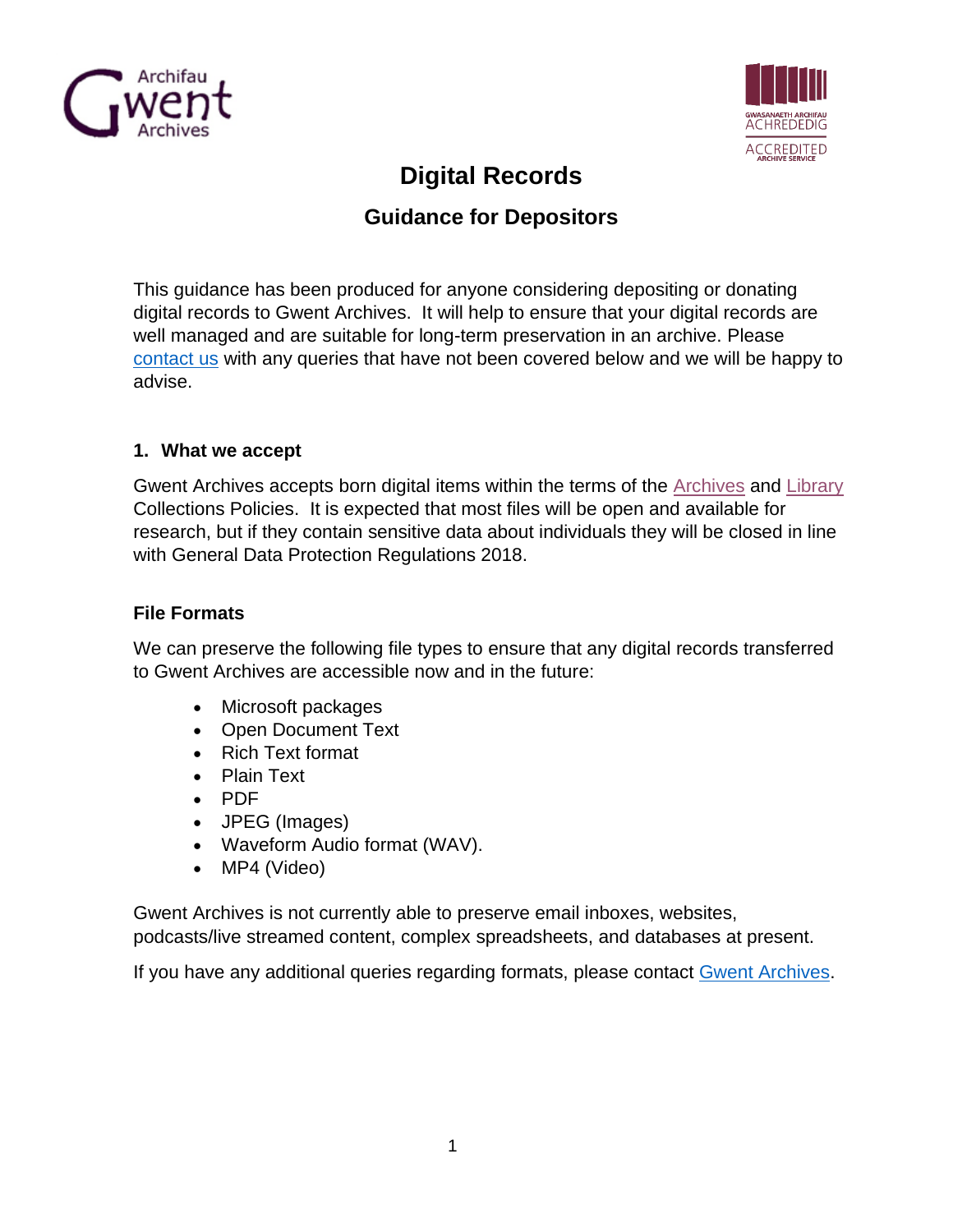### **2. Prior to Transfer**

Following the points below will help us to understand your records easily and better manage their long-term preservation.

## **2.1. Making Sense of your Records**

Tell us about your records - such as who created them, why they were created and what folder structure is in place - and this will help us to make informed decisions about them. It will also help us to better describe the records so that other people can access them in the future. If you hold any documentation about your records and how they were created, please provide us with copies.

#### **2.2. Naming your records**

Files and folders should be consistently named in a way that reflects the contents concisely, for example 2021-11-09Minutes. Long file titles and abbreviations should be avoided. These simple rules that will enable the records to be fully searchable, and accessible in the future.

#### **2.3. Version Control**

Where several versions need to be kept use version control. This means including a version or draft number in the file name so that it is clear from looking at the files which are the earliest and latest versions.

#### **2.4. File Structure**

Retain your files within an organized file structure for ease of access. The structure should reflect the nature of the content; re-occurring events being organised in date order (year, month, day). This ensures that the files are easily found and checked for duplicates.

#### **2.5. Final versions**

In most cases, only the final version of the document needs to be retained, with drafts and duplicates deleted prior to transfer. Where previous versions do need to be retained, the naming conventions outlined in 2.3 should be followed to help identify versions.

## **2.6. Save digital records in their original format**

We prefer to receive digital records in the file formats they were created and used in, even if that format is now obsolete. This is to ensure that the context is not lost, and data corrupted during processing. Changing formats could lead to loss of structure